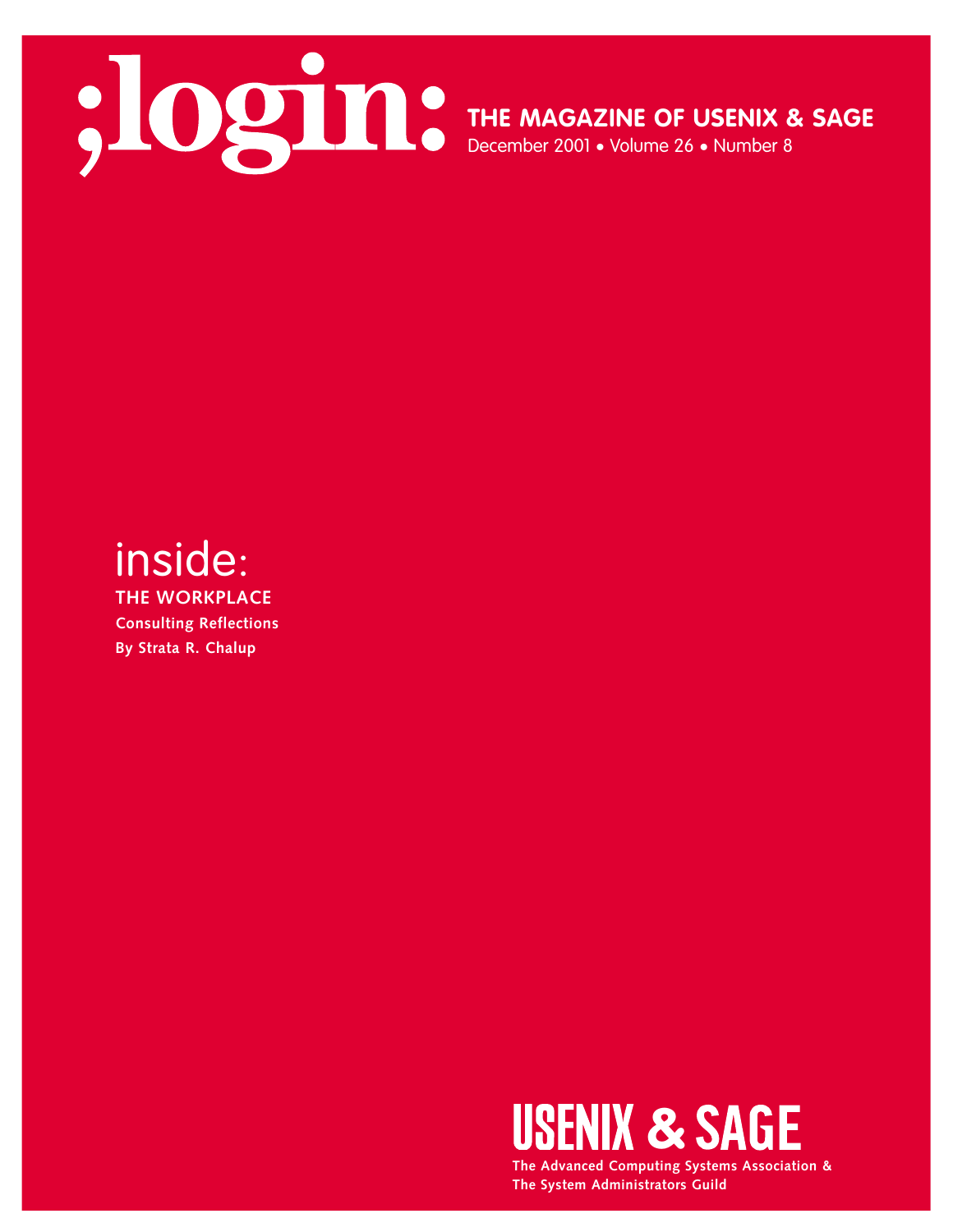# consulting reflections

### **Why I Consult, How You Can, and a Few Notes from the Field, Part 1**

A recent offer of an employee position, doing something that would have been very interesting, made me stop and re-examine my work history and patterns of engagement. This was one of those dream jobs, where everyone says "You'd be nuts not to take this." The company was right, the team was right, the compensation was right, yet I really didn't want to take the job. In an effort to figure out just *why*, I dug through several pages of resume and came up with a startling answer: "because I'm a career consultant." Oh. Yes, I guess I am, after all.

I'm coming up on 19 years of work history since I left college and got my first IT/IS job in March of 1983. Over those years, I've spent 5.5 years as an employee at a fixed annual salary and 11.5 years as a contractor at an hourly rate. Only 21 months of my most recent decade of work have been spent as a salaried employee. As I put it to a friend, "I looked around and discovered that I had an actual career, rather than merely a collection of extremely efficient work-avoidance habits."

#### **After a Decade or Two, Why Write About it Now?**

Good point – it's mostly that I hadn't realized that it was unusual. Folks who know me know that I am incredibly well-informed on a number of diverse and eclectic topics, and for everything else I tend to live under a rock and poke my head out every few years. Consider this a blink in the sun.

I've also had a number of friends interested in exploring a transition to consulting. This article was partially composed as several long emails to friends who asked me about becoming a consultant. I also have a collection of articles, many of which have appeared in past issues of *;login:*, which I forward to them, but they still come back with questions. I hope that this article represents another trove of useful information, but you the reader will have to be the judge of that.

I highly recommend reading the excellent articles in the bibliography at the end of this article. In many cases, I feel that the authors have given such a thorough treatment of an issue that I simply refer to the article rather than attempting to restate the point. Most of them are available on the Web in the SAGE members area, and I reproduce the URLs in the bibliography section at the end of this article.

The obligatory caveat: I am not a lawyer, an MBA, or a tax advisor. Please get professional advice in the appropriate field before making any important decisions based on the information in this article. That said, I have tried to be as accurate as possible. Please feel free to email me with corrections, comments, and suggestions, and I will post them on my Web site with the original article. The narratives about forms, rules, and taxes here are unfortunately quite specific to the USA, as I have not yet had the experience of contracting in other countries. I would be very interested in hearing from consultants outside the USA about their contracting suggestions and experiences.

#### **Is Consulting Your Style?**

My own particular big kick in the workplace has been building something huge, say for 100K - 500K users, putting it in place, turning the key on it, and knowing it will

President, VirtualNet; Starting as a Unisys 68K admin in 1983, Strata Chalup is now an IT project manager but allegedly has retained human qualities. Her mixed home network (Linux, Solaris, Windows) provides endless opportunties to stay current with handson tech.

*strata@virtual.net*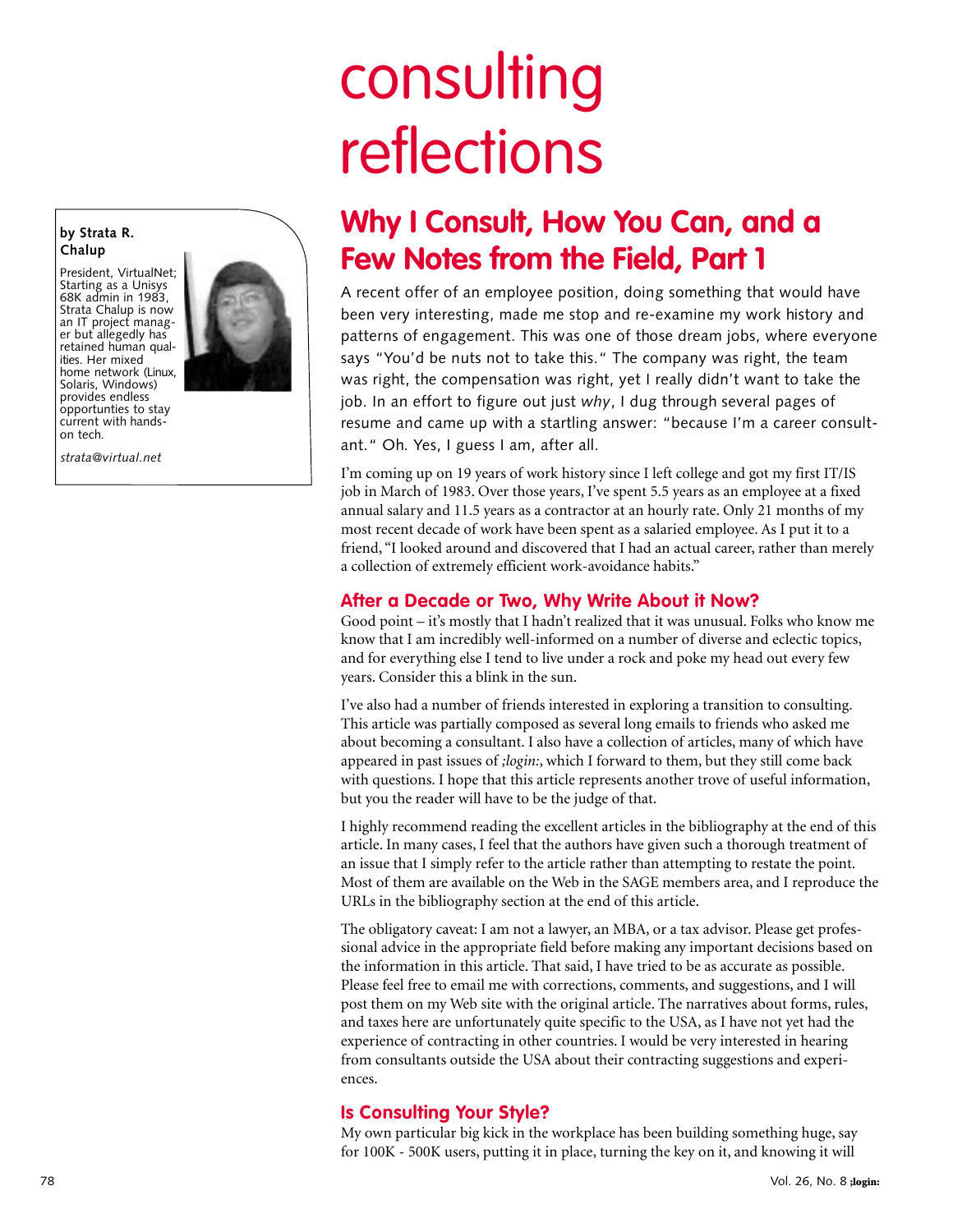run smoothly to its limits. I don't enjoy watching over it afterwards. I don't enjoy planning the next level of service. I don't enjoy marketing it or leveraging it. I don't get into the "blah blah Ginger blah power blah shape industry blah Ginger" thing. Designing and/or architecting a fairly large multi-protocol product or service and leading a team to implement and/or deploy it is not something you get to do very often in most employee positions. I try to take substantial vacation time between projects, to keep from burning out. For me, contracting and taking time between gigs is an ideal work situation.

In contrast, I know quite a number of people who are happiest going deep and thorough on a particular product, solution, or technology. They want to know every aspect of it, get involved at every step of the process, and apply iterative refinements. Another group of people get most of their job satisfaction not from the technology itself, but from the interactions with people. They take pride in being part of a well-functioning team, no matter what they are doing, and feel a strong attachment to the team and the organization. Both of these types of folks could do well at consulting, but might find it difficult for them to get the same opportunities to experience what really motivates them in the workplace.

The other aspect of consulting that appeals strongly to me is that of trading autonomy for money. I've always put a high value on keeping control of my own time. For the duration of a contract, I can be on-call, I can make tight deadlines, I can practically live at the office. Entirely of my own free choice.

If I am going to be put through the wringer, I can choose to insist on compensation proportional to the trouble, or I can choose another contract. Either way, I am making a choice. I am not "being a team player" and giving up a night, a weekend, a planned vacation "just one more time to get us out of a jam." For me, that element of choice makes all the difference.

Another aspect of consulting that many people, myself included, enjoy is the ability to practice in areas of work that are not part of one's usual job duties. I have done specialized technical training seminars in the past, and am once again developing seminar and tutorial material for short topics such as IT problem-solving skills and essential project management for IS/IT staff. This is a far cry from building out network services projects, but it's something I enjoy and can do now and then when a client asks for it. It would be difficult to combine giving seminars with a traditional employee position. Similarly, I know of people who do senior systems consulting, but now and then take gigs to develop a Web presence for a small business or for individual artists. This kind of freedom to do what you really love, as well as what pays the bills on an ongoing basis, defines for me the essence of consulting.

#### **Off to a Rough Start**

It's considered conventional wisdom to "get it in writing," and all the more so when you're just starting out. You ought to have a well-defined Statement of Work or description of contract duties, as many other articles have mentioned. It can also be a very good idea to get explicit signoff on anything that seems, well, let's be polite and say "counter-intuitive."

My first client out of school in the early 80s was a little startup that wanted to do a videodisk-based arcade game. They were very concerned about security, to the extent that they would not give me the root password to the machine on which they kept all

I try to take substantial vacation time between projects, to keep from burning out.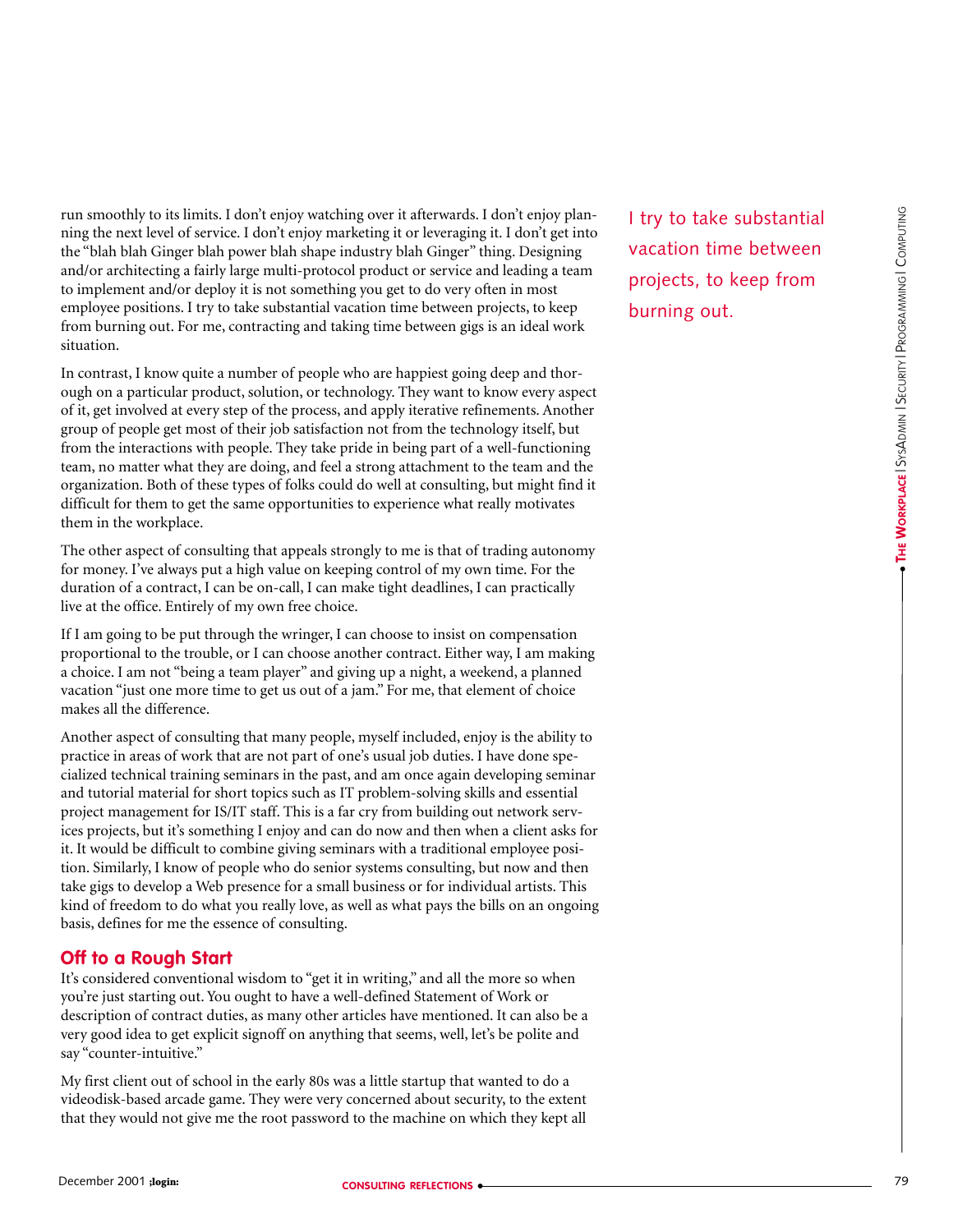The word on the street is often,"you have to be incorporated to be taken seriously!"

their financials and venture capital contacts. Not even for an hour or so to set up backups!

These were all Codata or similar 68000-based UNIX boxes, with local tape. I gave them line-by-line on what to put in the crontab file, copied from other machines successfully set up. I also printed out and saved all their emails promising to install the script and saying, "no, we won't give you access, we'll take care of it." I requested that one of the principals, my immediate supervisor, sign and date the printout.

A few weeks after I'd moved on, I received a panic call. They had lost the hard drive on the "special" machine. Where were the backup tapes? Sadly, there were none – they hadn't followed my instructions, and had never made any. They were completely out of luck. They threatened to sue me, until I faxed them the emails, including the signed copy showing that they had taken upon themselves the responsibility to back up that system.

I didn't have any money, so suing me was a pointless gesture, at least in terms of their recovering the data or minimizing their loss. The real goal was to transfer the blame so that their angel investors wouldn't realize how irresponsible they had been. Welcome to contracting! My next job was an employee position, but it took only a short time before I could no longer resist the siren song and took up contracting again.

#### **To Incorporate or Not?**

I strongly suggest talking to people who have incorporated and run their business for several years about some of the details. I can only speak from the non-incorporated side of the fence. That said, let me try to illuminate some of the issues for you, to help you make your choice. Some of my own choices may be more based on inertia than strategy at this point, given that I have been primarily a consultant since the early 80s, and only took the step of registering a business name in 1993.

#### **INCORPORATION AS A TAX STRATEGY**

Other people's accountants tell them to go do it. The word on the street is often,"you have to be incorporated to be taken seriously!" My tax lady says its overrated, and can get people in trouble easily. What to believe? Every case is different, but here is an example that illustrates how complicated things can be.

First off, a quick definition: Schedule C, a US tax form, the "Statement of Profit or Loss from a Business." If you are a sole proprietorship or running a non-incorporated business of any kind, it is the additional form that you file with your form 1040. You are also going to file a Form SE, to calculate your Self-Employment tax, but the articles in the bibliography go into that in detail, so we'll just mention it here. There are different forms that are filed for corporate taxes.

There are two main types of corporations, traditional C corporations and the newer S corporations. The US tax codes have some positive bias toward small "family" businesses, so an individual filing a Schedule C has historically had some advantages over corporate filers. S corporations were invented to fill the gap, recognizing that there were many small or individual-run businesses which needed a corporate structure for business or liability reasons but which might, in some opinions, be entitled to a bit of a break compared to a large traditional corporation. S corps share many of the advantages of Schedule C filing, in particular the less-complicated recordkeeping and the ability of business income to "pass through" the S corp into the total annual income of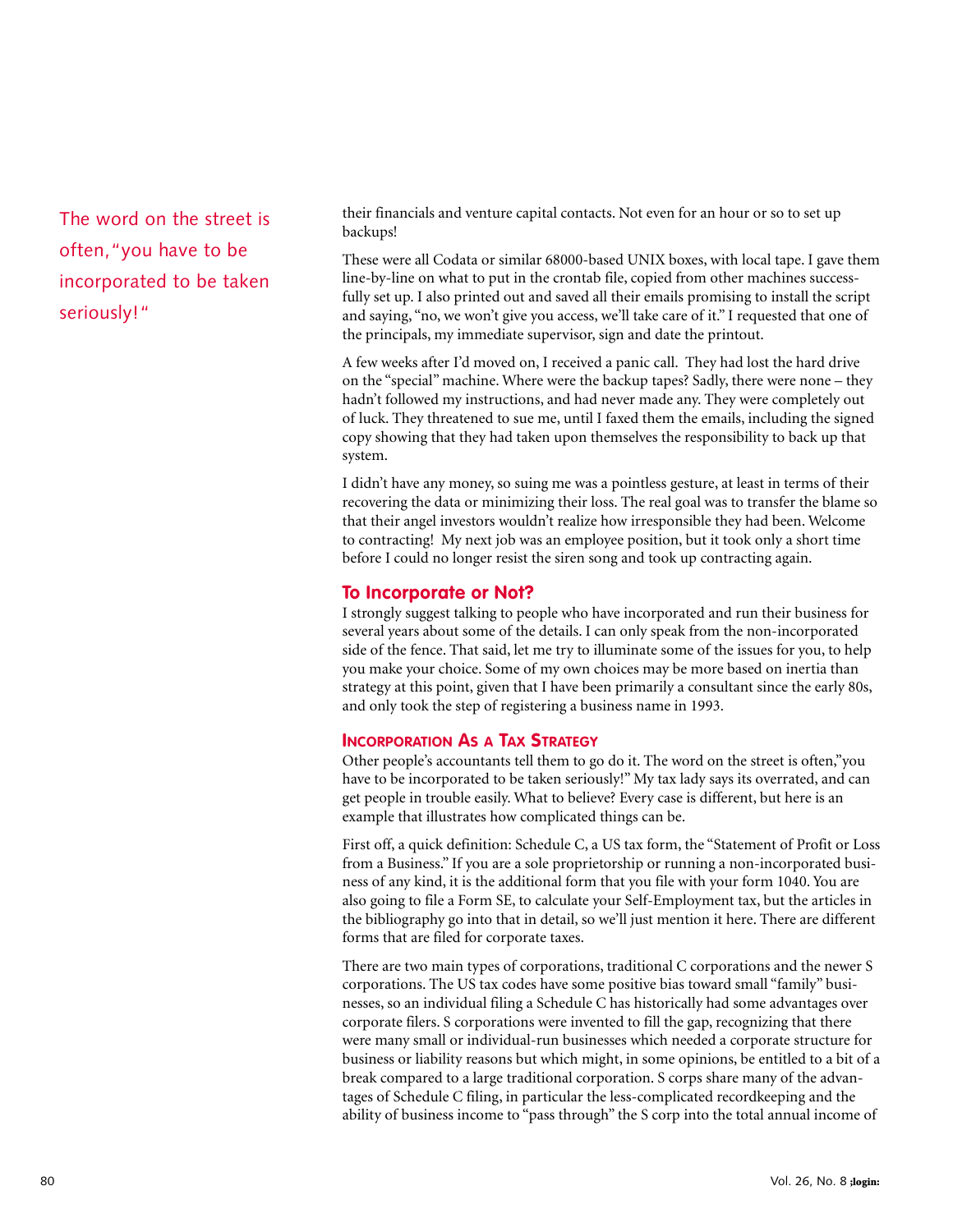the individual. This avoids the double taxation scenario of C corporations that I will describe below.

Let's say that you C-incorporate, and in a year you make \$120,000, paying yourself a salary of \$10K gross per month. The corporation is taxed on any profits, and you are taxed on your income. If you don't leave any profits in the corporation, you aren't double-taxed. You are only out the time, hassle, and higher tax prep fees of dealing with corporate tax preparation and mandatory corporate reporting to whatever state you incorporated in, since you have to file corporate taxes whether or not the corporation made a profit.

You are unlikely to follow this scenario, though, since it would not allow you to deduct any expenses of running your business. OK, you can deduct them and run the corporation at a loss, but it doesn't do you any good in terms of saving money. If you do leave profits in the corp, such as by paying yourself a salary of \$5K/mo in our example, those profits are taxed at the corporate rate, which is probably lower than your individual rate. You also can deduct your expenses and run at a lower tax rate overall. Let's say that you have \$60K of "profits" (over your salary) and \$20K of expenses. After you pay your taxes, and your overhead (social security, your medical plan, etc), say there is \$35K left in the corporate account. Great! Or is it?

Here's the problem – how do you get that money out? Say you suddenly need a new roof, or your kid needs new braces, or whatever. You have to get legal/tax advice on how to "get at" that money, even if you are a limited corporation with just you and your spouse as officers. If you give yourself a loan, you may be liable for tax on the difference between the interest rate the corp charges you and what market rate would be. If you just take money out, you are in big trouble. If you pay yourself a special "bonus," you may or may not be in trouble depending on how you do it, whether you have other employees who are treated differently, whether you have set up rules on your books that allow for it, etc etc etc.

After you jump through the hoops to get to the money you'd earned earlier, your disbursement of it may end up being double-taxed, since the corporation has already paid taxes on it, and now you are going to pay taxes on it as regular income. Again, S corporations avoid this issue, but carry restrictions different from C corporations – you can't take an S corporation public, for instance! For most of us, this is not an issue, but if you are a consultant who is accumulating intellectual property or reputation in the hopes of a liquidity event someday, it may be a concern for you. There are issues involving retirement planning as well, most of them centered on rules to enforce "fairness" among employees of a corporation, even an S corp. We discuss this slightly in the Retirement Planning section later in this article.

Again I must stress that there is no substitute for doing your own research. Nolo Press is an excellent resource – consider them the O'Reilly of legal advice books. They even have a similar origin: the founders wanted to publish books about a highly technical field accessible enough to help the average layperson make some educated decisions on his or her own.

#### **PROPERTY AND SERVICES ISSUES**

Suppose you plan to keep some money in the corporation to buy something you need, like a new laptop, or to pay for a DSL line. For services, recall that if your corporation is paying the bill, you may be locked into higher "business" rates for phone, DSL, or whatever. If you are paying the bill in your own name and expensing it, you can get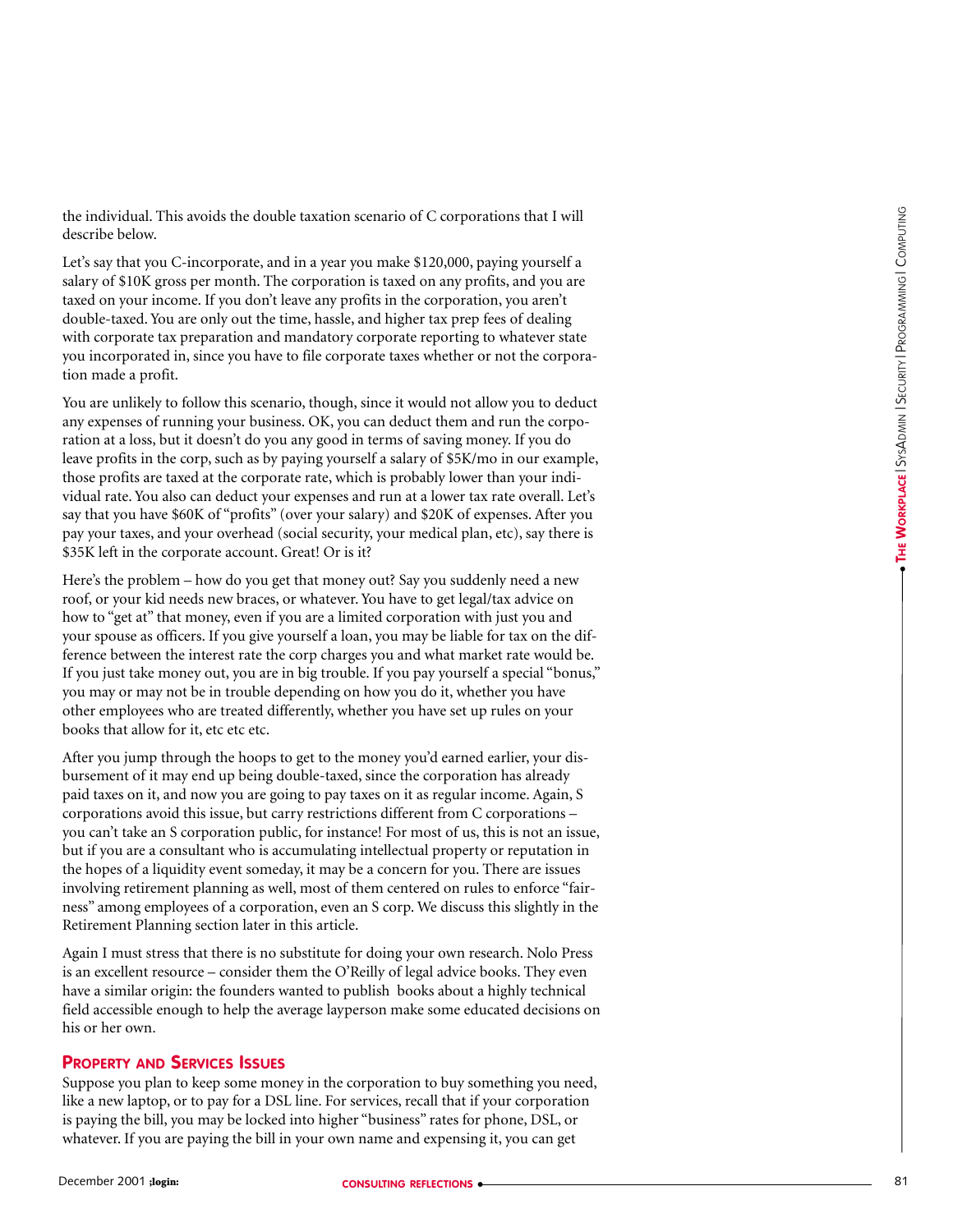. . . property you buy via a corporation, C or S, is not yours. It belongs to the corporation.

around that, but now you have an additional audit trail to maintain and two sets of reports to file on it, not one. If the company is paying the bill and you are not expensing it, you need to document that it is necessary for you to do your work as an employee of the company or it could be a taxable benefit to you. Doing this sort of paperwork is not optional, though many people do not do it. If they are ever audited, these folks may wish they had been documenting the issue.

If you are doing a Schedule C sole proprietorship, you have only one set of records to keep and file. On a Schedule C you may directly deduct up to \$17,500 of capital equipment purchases in one fiscal year. This number varies from year to year, so be certain you know the appropriate figure for the fiscal year. This is an order of magnitude easier than keeping depreciation tables on equipment. If you are C-incorporated, you have to use the depreciation tables (last time I looked). To be fair, though, in the Schedule C case, you can only deduct the percentage of cost that corresponds to your percentage of business use, whereas if your corporation acquires the laptop, you as an employee don't have to track your business vs non-business use. S corporations may also take the one-time deduction, and thereby avoid depreciation tables.

Recall also that property you buy via a corporation, C or S, is not yours. It belongs to the corporation. If you want to sell it, give it to a friend, etc, you have to do the paper trail. If you sell your cousin Sally a laptop for \$100, and that laptop is valued at \$1400 on your depreciation tables, you or she may get the attention of the IRS. Even if the street value of the laptop is consistent with the price, you will have to follow the rules. If your S corporation has multiple owners, you will need to get even more complicated. Fortunately, most multiple owner S corps are usually an individual and his or her spouse, who are likely to be filing jointly anyway, thus minimizing the hassle. Talk to your tax person!

A colleague of mine mentioned that one may get around some of the residential vs business issues for services such as DSL and phone by placing the order personally, but paying with a company credit card which uses one's name (and possibly one's home address as a billing address). The sort of vendors who care whether it is a personal or business transaction are typically not in a position to see the physical card, and what they don't know may not hurt them. It is up to you to decide whether this approach works for you. If you are going to be using a resource, such as a residential phone line, at a usage level that is more like that of a business, you may feel that it is more fair to pay the difference.

#### **INCORPORATION AS A DIFFERENTIATION STRATEGY**

Incorporation will probably protect you better from the IRS exclusionary rule if you plan to work mostly with one client. I usually have several clients over the course of a year, so that isn't an issue with me. At this point, I also have a history of Schedule C filings going back over a decade. Get the IRS "Employee or Contractor" document at *<http://ftp.fedworld.gov/pub/irs-pdf/p15a.pdf>* and read it carefully. It talks about employee vs contractor characteristics and also about things like employer loans to employees and the taxable consequences thereof. A potential contract employer is likely to be very concerned as to whether you could be later be considered an employee by the IRS – or by the courts! The Microsoft ruling has made many firms skittish.

Strongly consider getting an Employer Identification Number (EIN) as a way to differentiate. If you choose incorporation (C or S), you will get one for the corporation in the process, since a corporation is a legal entity. An EIN is to an organization or busi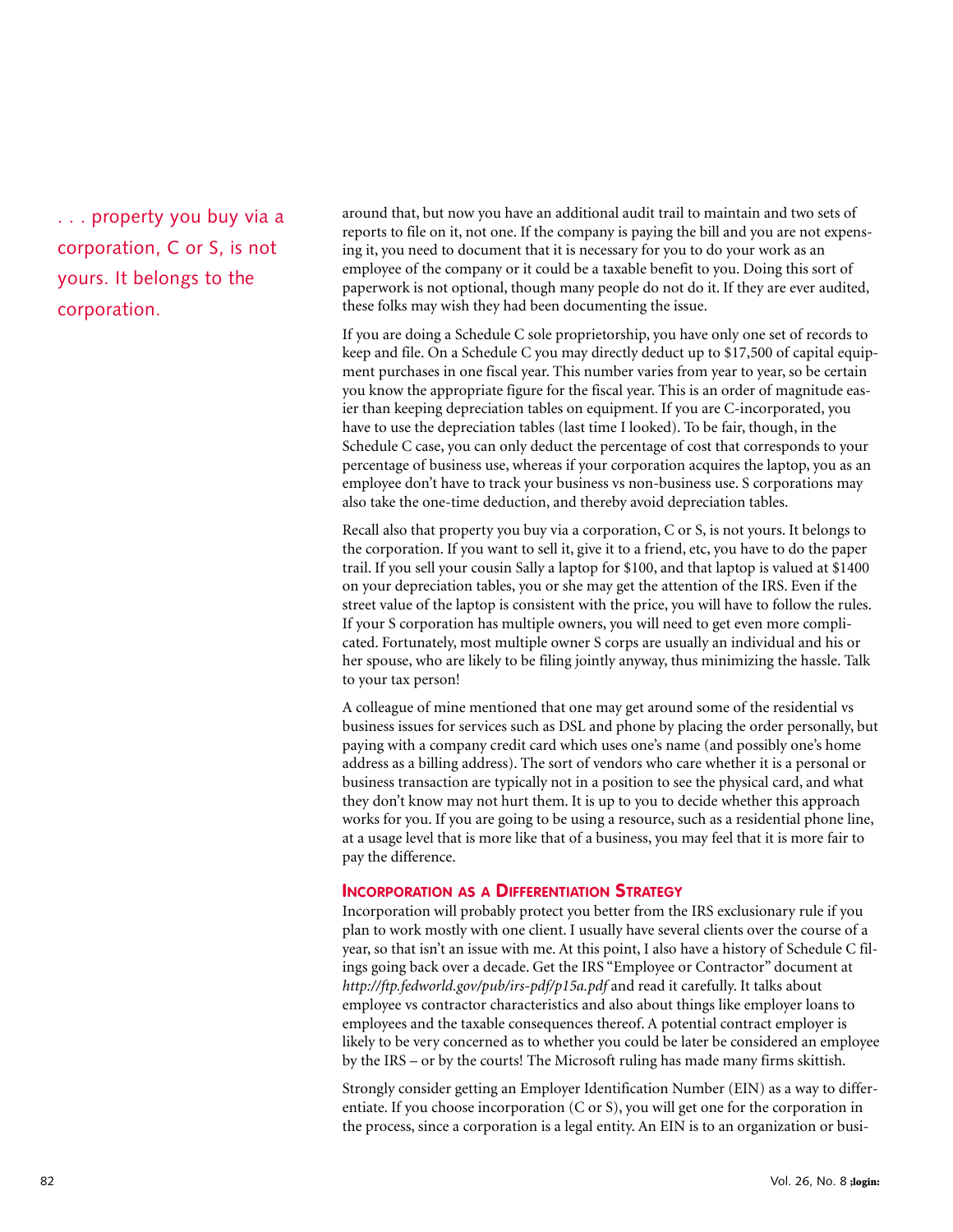ness what a Taxpayer Identification Number (TIN, formerly SSN) is to an individual. You can request one from the US Government and use it for your business. If you have more than one business, you should get an EIN for each of them. In a wonderful case of "the shoemaker's children go barefoot", I have yet to file for my own EIN, and will have corrected that by the time you read this article.

#### **DBA: I T 'S NOT JUST FOR DATABASES...**

If you are not incorporated, you cannot legally call yourself "Joe Admin Consulting" without registering that as a business name. There is a fairly simple set of forms available that let you select a DBA, or "doing business as" name. I went to the San Jose City Courthouse to file mine. You will need to look through the list of existing names to check conflicts. Back in 1993, this was a huge notebook with a set of monthly update inserts stuffed into drawers at the same table. I hope that things are a bit more modern now. Technically, a DBA is only valid at a state level. If you are doing business in multiple states, you may wish to secure the same DBA in other states.

You pay a modest fee to secure your DBA, and are required to give public notice of your acquisition of the name. Public notice is quite strictly defined as publication of a notice in certain qualifying newspapers deemed to have sufficient coverage in your area. In San Jose, several qualifying papers were within walking distance of the Courthouse, so it was an easy matter to arrange for the publication of the required notice. The DBA may be valid "permanently" or for some number of years, such as 10 or 15. Make sure you know when or if yours expires – it's easy to forget over such a long period of time.

You may also wish to obtain a business license from your town or municipality. In Sunnyvale, there was a modest fee, and the fee was unchanging as long as you were not having customers visit your home business location. It was presumed that if customers were visiting the site, you were doing something profitable enough that the city needed to get a cut from it, and thus your fee would be set annually based on your tax returns. It is worthwhile setting a policy of not meeting clients in your home office simply to comply with this type of requirement, as well as to minimize problems with neighbors or landlords.

Going back to our original discussion in this section, one colleague said that when he proferred an EIN and DBA (i.e, a registered business name) to a potential client instead of his own name and a TIN/SSN, "all of the 'we don't wanna do 1099' crap went away". Wonderful! Right? Yes, as long as you're prepared – read on.

#### **SYSTEM OF CHEQUES AND BALANCES**

There is one particular downside which accompanies using any name other than your own for business, whether you are an official corporation or an individual with a DBA. That is the insistence by your bank on not cashing checks that are made out to a name that doesn't correspond with a valid account holder. You will need to open a separate business account in order to cash those checks, and you will need to present proof that you are entitled to use the name, such as notarized copies of your incorporation papers or of your official DBA notification. It can take several weeks (or more!) for the certificate of your DBA to be mailed to your address of record. If your bank of choice, like many, requires a copy of that particular document, you may have to wait weeks or months to open that account. One friend had the embarrassing situation of having to request his client to cut a replacement check for him. His busy schedule led him to wait a couple of weeks before depositing the check, only to find out that the bank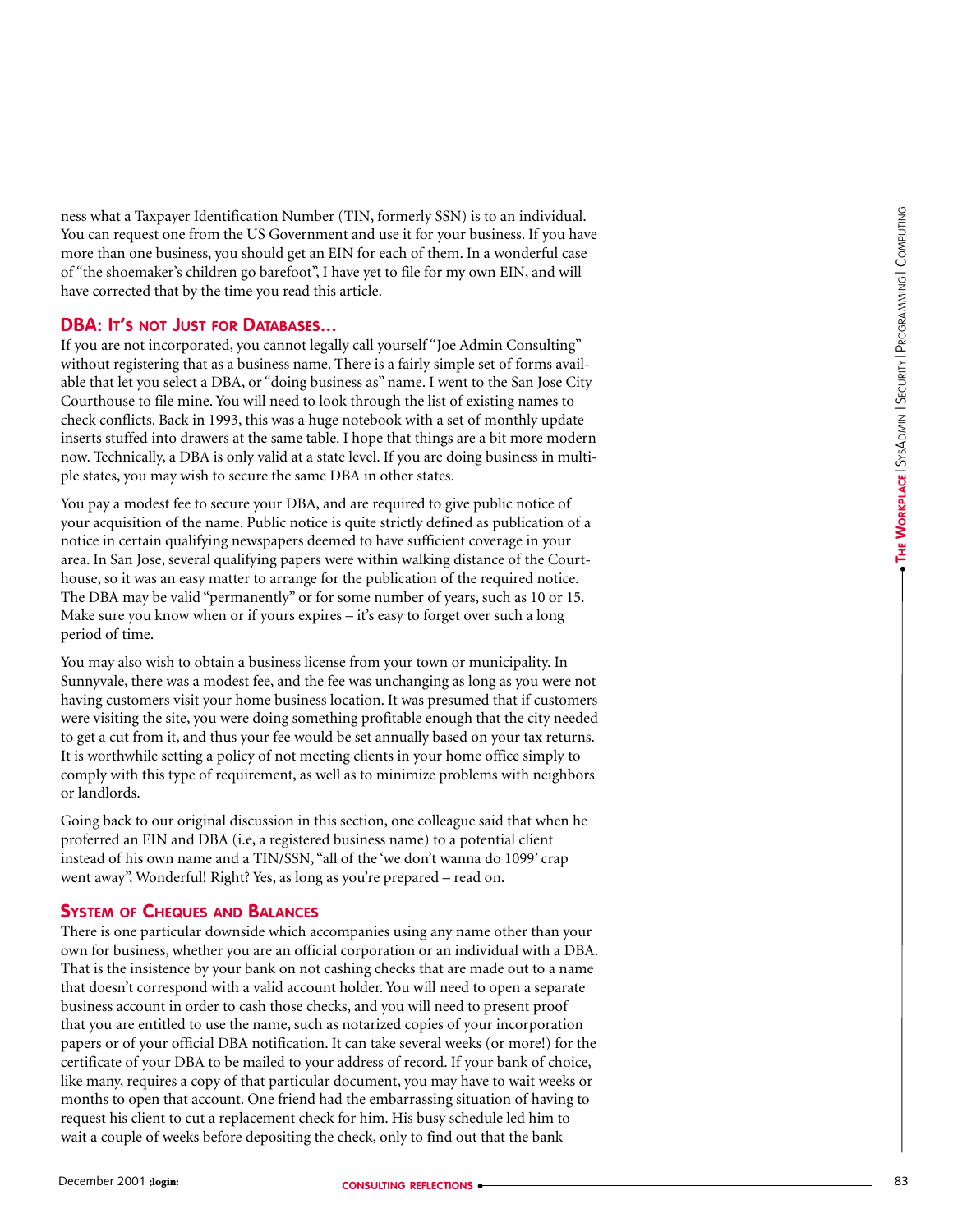Contrary to popular belief, incorporation will *not* provide you with any substantial personal liability protection.

would not cash it, as it was in the name of his consulting business only. As with many businesses, the client had preprinted checks which indicate that the check is only valid up to 60 days after the issue date. Sixty days can pass very quickly – my friend did not get his paperwork in hand in time to open the account before the check expired! Fortunately for him, his reputation with the client was well-established through a prior business relationship with his client contacts, and he continued to work with that client.

In my case, my bank used to offer account holders the option to add a DBA signature card to a regular checking account. I chose to do this rather than open a separate account for my business, since I already had other accounts for savings and investments. I can use my individual "consumer" account to cash checks made out to either "VirtualNet" or to "Strata Rose Chalup". If I stop by the teller window at a branch that doesn't know me, they can see it on the computer record attached to my account and honor the check. The bank I use discontinued this policy sometime in the late 1990s, but as long as I don't change my account number (such as by changing home branches), I am grandfathered into the ability. If you are just starting out, or are on a very tight budget, it might be worth seeing if your credit union or similar institution might offer you the ability to add a DBA signature card instead of opening a commercial/business account. I should probably just open a separate account one of these days, but right now I'll stick to first principles – "if it's not broken, don't fix it, just plan an upgrade for later."

#### **INCORPORATION AS A WAY TO CYA**

That's "cover your assets", for those who jump to conclusions. Contrary to popular belief, incorporation will not provide you with any substantial personal liability protection. The IRS and the justice system recognize that the type of small corporations (S corps, for instance) that people form for consulting businesses are often used to try to evade liability. Even traditional C corporations are finding that key officers are being indicted and prosecuted for their role in issues like tax evasion or illegal behavior. In a case of negligence, breach of contract, or other non-criminal issue, the lawyers will go after you as the majority owner/officer of the corporation. This is completely standard, and you may expect it in any of the 50 states.

In California specifically, incorporating won't even give you basic tax protection in the event of an accidental or deliberate error in tax payments or filing. It is quite common here for the state to freeze personal accounts of listed corporation officers in small closely-held corporations if there is a tax issue. They are technically not supposed to, but try getting a judgement to that effect in the California courts! Especially with a frozen bank account. My tax lady has told me some pretty scary stories, and I've seen some corroboration on the Net. I don't know if this is a problem in other states. California seems to have very lax standards in some things regarding state responsibilities to individuals and corporations – remember getting your tax refund "voucher", instead of a valid check, a few years ago?

If you do not tend to carry any business insurance of any type, you may be surprised to know that your home or renter's insurance almost always carries a rider saying that anything used as part of a home business is specifically *not* covered by your insurance. This is the case whether you have incorporated or not, and your insurance company can request a copy of your tax forms to determine if equipment used for business is included in your claim. Business insurance policies often do not cover computer equipment, or may set an unreasonably low cap on the amount which may be claimed.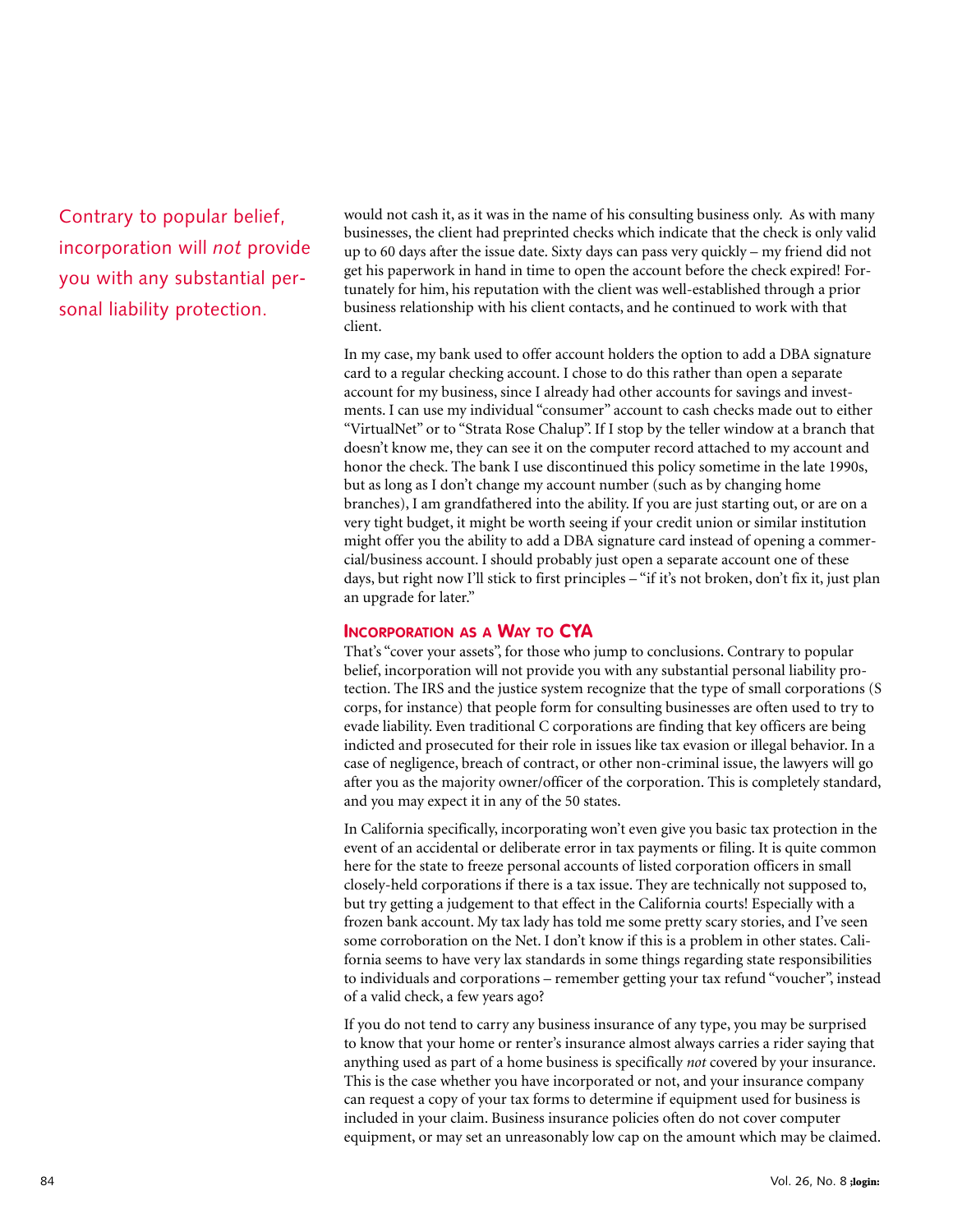If you travel with a laptop frequently, I recommend Safeware, which offers a computer policy including laptop screen replacement and full replacement value. At present, \$7500 worth of coverage costs me less than \$100/year.

Some companies will be fussy about doing "corp to corp" billing if you are not incorporated, but become non-fussy if you show them proof of liability insurance. Some will insist on proof of liability insurance whether you are incorporated or not. Most companies do not, and assume that you have it if you are incorporated. This is an understandable belief, because traditionally a corporation has vital assets to protect and would carry insurance. It's usually incorrect, but it's understandable.

Errors & omissions insurance can usually be had for \$750 - \$1500 for a 6 month policy covering \$1M in damages. Details will vary depending on your work history, nature of work, and ability to figure out the incredibly Byzantine forms provided to you. It can be a good idea to keep this type of insurance at all times, or you can rely on details and disclaimers in your Statement of Work to carry you through. I have gotten liability quotes and forms from our regular insurance agent, who contracts with Farmer's for our cars and renters insurance. Try your regular insurance agent first – they will probably give you the same policy at a better rate. Farmer's and similar companies don't actually do this kind of underwriting themselves. Your agent will use his or her status as a licensed insurance agent to obtain a policy directly from firms specializing in such things. Since your agent already has your business on other policies, and has a different cost structure than your bank or an insurance firm specializing in business insurance, it is highly likely that he or she will not tack on extra fees beyond the built-in commission rates. Thus you are apt to get the same exact policy at a much better rate.

#### **W2 or 1099? We Like Both!**

W2 hourly consulting is a great tool. Don't listen to folks who tell you that you have to do everything on 1099 so that you can deduct against it. Remember that on a US Schedule C, you must show a profit at least three years out of five. Okay, if you are doing weird stuff like raising race horses or a couple of other activities, you can do five years out of seven, in which case you're unlikely to be reading this article.

I have a good idea of my deductible business expenses, since I've been tracking them on Schedule C's for a number of years. I generally have a pretty consistent level, which fluctuates upwards by \$3K to \$5K in years where I'm upgrading my computing infrastructure. I go to pretty much the same conferences every year – very few, since the deductible expenses don't even begin to outweigh the loss of a week's income to attend the conference. When I am planning my annual income goals, I set a goal of doing enough 1099 work to cover my expenses plus a clearly demonstrated profit that will satisfy IRS regulations.

Once I've met my expense and Schedule C profit goals for the year, then it's time to look at hourly W2 income. As a reminder, even if you are contracting hourly, if the income is W2, you can't use it to deduct against on a Schedule C: only your 1099 income is counted as your business income. Beyond that, there is no particular advantage to 1099 over W2, and there are some advantages to hourly W2.

The hourly W2 contract often comes with benefits like a 401K plan, medical insurance if you work with the contracting agency for some specified amount of time, and so on. This can include COBRA eligibility later on. Agencies can generate new business for you, serve as references, and save the day by doing pass-through billing to clients who balk at dealing with an unincorporated consultant. Recall that when you are making

Don't listen to folks who tell you that you have to do everything on 1099 so that you can deduct against it.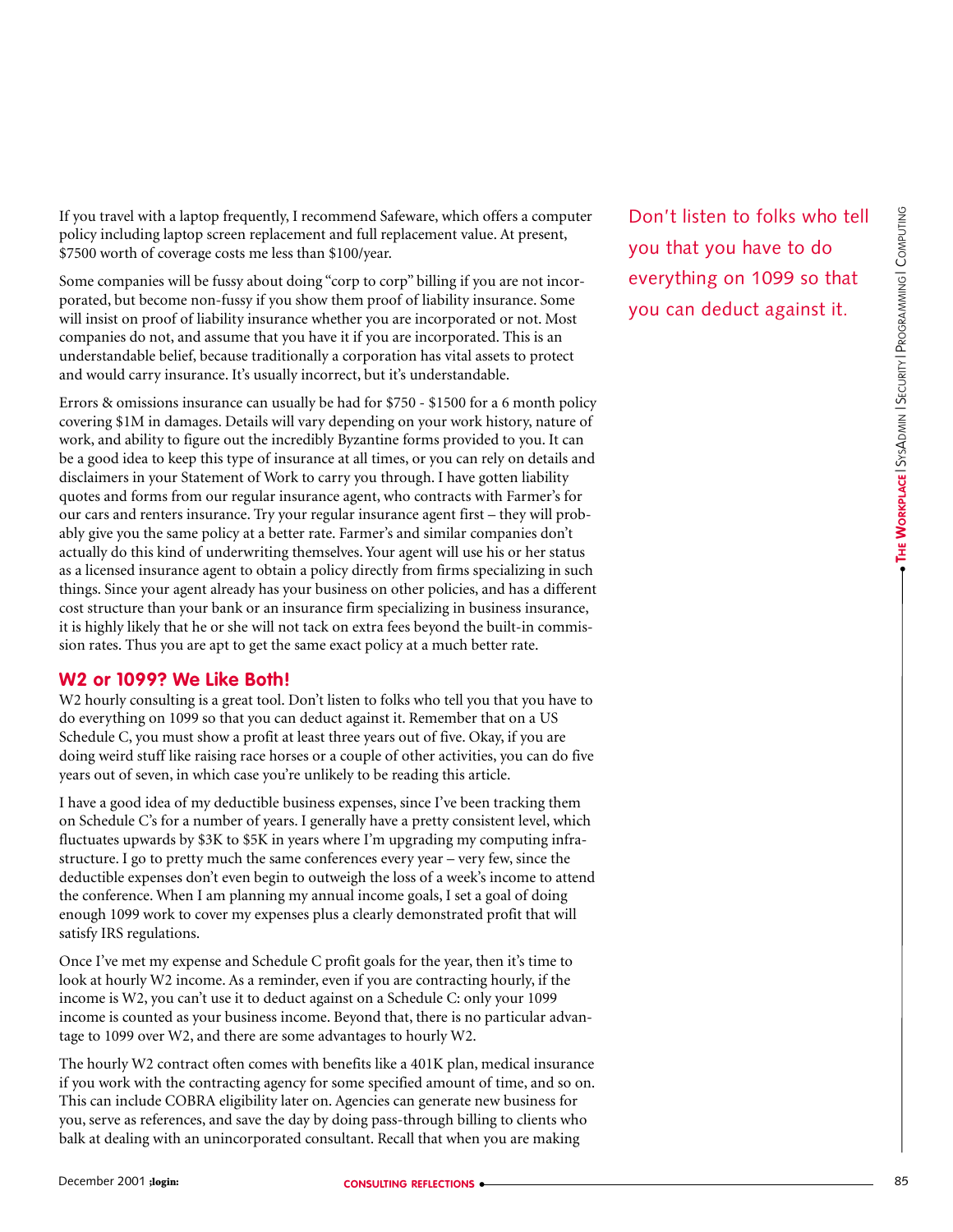1099 income, you are paying your own Social Security tax. When you are on hourly W2, the agency is paying it. Since there is an upper limit on how much Social Security you pay in annually, this will save you money in the long run. Maybe you will reach your cap entirely on hourly W2, thus losing only the 7-8% SS and related tax directly rather than paying any of the 12-14% Self-Employment tax.

A quick tip: there is a "magic form" which is filed with your taxes to requisition that any excess Social Security taxes deducted from W2 wages be either refunded to you or applied to your tax bill. If you have done substantial, highly-paid W2 hourly work for more than one employer in a given tax year, it is almost certain that you are several hundred dollars over your Social Security cap. Why? Each employer will insist on calculating the deductions as if that employer were your only job in that tax year. Their accounting software is just not set up to do anything differently. A good accountant (or tax program) will notice this and include the form to be filed with your main 1040 forms. If you missed this last year, it may be too late or it may not – if the cost of re-filing is much less than the amount you could claim, it may be worthwhile. Re-filing amended versions of previous tax years is definitely one of the many cumulative audit flags with the IRS. Depending on how many other audit flags your may have in your filings (home office deduction, business use of a personal vehicle or vice versa, etc), you may find it wiser to let the money go and remember to do differently next year.

#### **RETIREMENT FACTORS**

If choosing between two similar W2 opportunities, check the 401K rules. The one that lets you contribute immediately is the winner. You may not be around long enough to vest on any matching, but you always own your own contributions. Be careful if you work for multiple employers with 401Ks in a given year – they will deduct the percentage you tell them, not the absolute dollar amount. It is up to you to watch the deduction and calculate the correct percentages to deduct so that the total of all 401K deductions across employers does NOT exceed the annual cap for that year.

I am not certain of the interaction between 401K and SEP-IRA plans, since I have usually only had access to one or the other. I know that in some cases you may be able to open a regular IRA along with a SEP IRA if you have both W2 and 1099 income.

I am not a tax preparer or tax expert. Check *everything* here against a real tax preparer to make sure that some misunderstanding of mine does not create trouble for you! The IRS has a nice site optimized for small businesses and self-employed types, at *<http://www.irs.gov/smallbiz/index.htm>*. If you are not living in the US, much of this section will probably not be useful, though there may be analogous tax situations in your country. For specific info on retirement plans for small businesses, see IRS Publication 560, available (regrettably not as a single document) online at *[http://www.irs.](http://www.irs) gov/forms\_pubs/pubs/p560toc.htm*. You will probably also want to look at the FAQs for IRAs at *[http://www.irs.gov/forms\\_pubs/pubs/p590toc.htm](http://www.irs.gov/forms_pubs/pubs/p590toc.htm)*. Publication 560 in particular is written for those who are paying others, rather than someone self-employed paying him or herself, so it may seem confusing. Generally you will be opening a SEP-IRA at a financial institution rather than registering your own IRS-approved SEP, which can explain some of the confusion there.

Note that if you chose to incorporate, your retirement planning also gets a bit more complicated. As long as you are the only employee of your corporation, things are a bit simpler. Retirement plans are not supposed to favor "highly-compensated" employees more than other employees, so there are complicated rules that need to be considered.